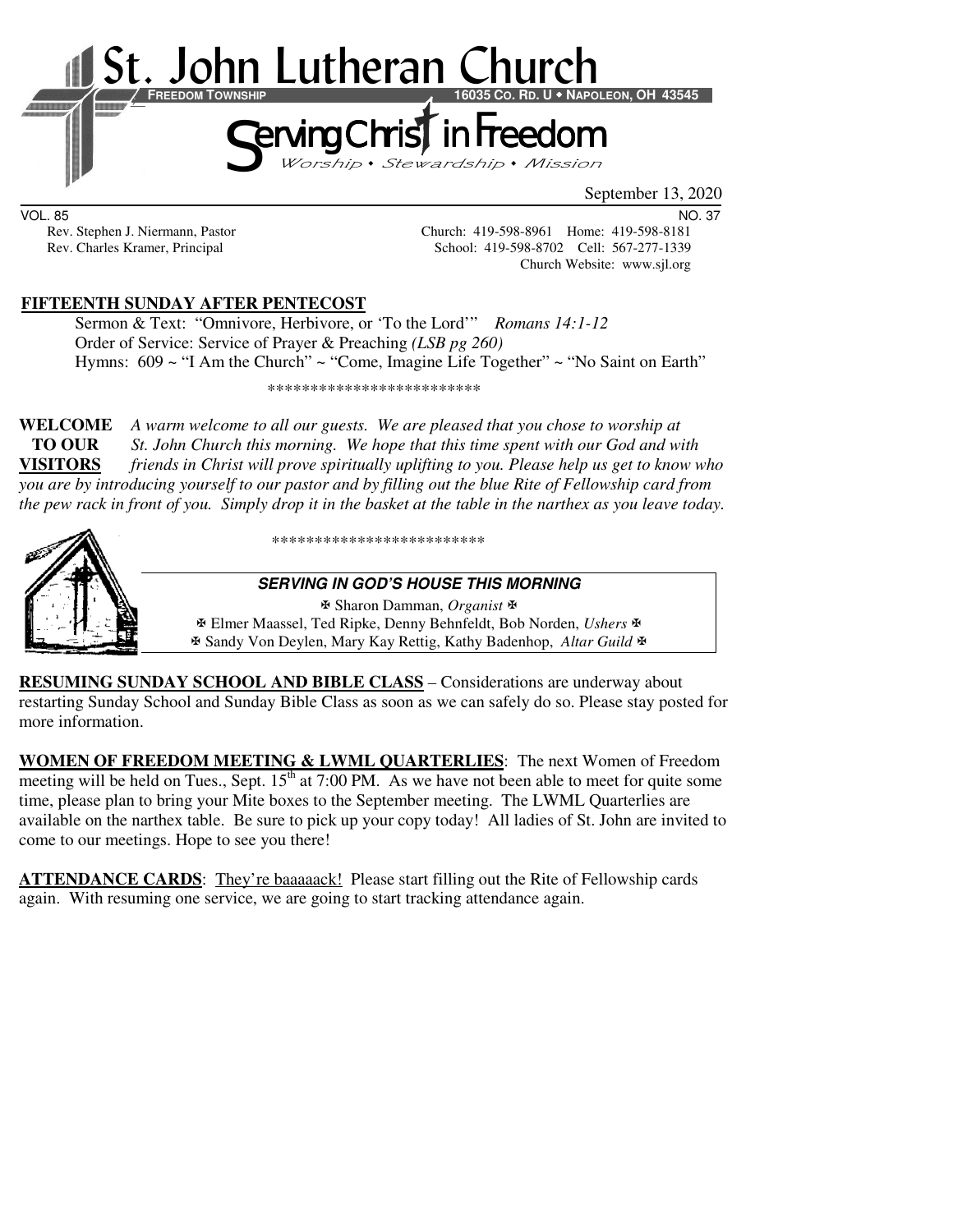|          | In God's House This Week | Online church calendar: www.DynaCal.com/sjl                          |  |  |
|----------|--------------------------|----------------------------------------------------------------------|--|--|
| Date     | Time                     | <b>Activities</b>                                                    |  |  |
| Today    | 9:00AM                   | Worship Service w/Communion following                                |  |  |
| Mon.     | 7:00 PM                  | PTL Meeting (see bulletin note)                                      |  |  |
| Tues.    | 8:35 AM                  | <b>School Chapel</b>                                                 |  |  |
|          | 7:00 PM                  | Women of Freedom Meeting (see bulletin note)                         |  |  |
| Wed.     | 6:15 PM                  | Jr. High Confirmation Class (until 7:30 PM)                          |  |  |
| Thurs.   | $9:00 \text{ AM}$        | School Pictures taken PS4/5, K, Gr. 1-8 (weather permitting outside) |  |  |
|          | <b>7:00 PM</b>           | <b>Thursday Evening Worship</b>                                      |  |  |
| Fri.     | 9:00 AM                  | School Pictures taken PS3 (weather permitting outside)               |  |  |
| Sun.     | 9:00AM                   | <b>Communion Service</b>                                             |  |  |
| $Mon. -$ | 7:30 AM                  | Morning Meditations, WONW 1280 AM                                    |  |  |
| Sat.     |                          | Speaker: Rev. Kurt Mews, St. John Lutheran - Defiance                |  |  |

# **FOR THOSE LISTENING FROM THE PARKING LOT**

**Pick up your bulletin and service by driving through the carport before worship You can give your offering to the deacon at the same time Tune your FM radio to 87.7** 

**MATTERS FOR PRAYER** – Please keep these people in your prayers:

- Shut-Ins: *Norma Damman, Renetta Homan,* and *Lester Rabe*
- *Melba Elling,* and *Lorna Von Deylen*, at Genacross Lutheran Home
- *Evelyn Rohrs,* at Assisted Living Genacross Lutheran Home
- *Harold Behrmann,* at Fulton Manor, Wauseon
- *Donald Badenhop,* at Vancrest Nursing Care Facility, Holgate
- *Donald Landry,* residing at the Ohio Veteran's Home, Sandusky
- Armed Services: *Justin Atkinson, Jason Rohrs*, *Emily Schroeder, Connor Gerken, Seth Handy, Nathan Nemoyer, Jared Dishop*
- *Sue Hurst and Rev. Logan Scheiwe,* who are experiencing health concerns with the return of their cancer
- *Ruth Moll*, *Brenda Elling, Kay Heilman*, and *Pat Maassel*, recovering from recent surgeries

## **THE SCRIPTURES THIS DAY – Fifteenth Sunday after Pentecost**

From today's *Psalm* we read that our Lord forgives all our iniquity, heals all our diseases, redeems our lives from the pit, and crowns us with steadfast love and mercy. He does not deal with us according to our sins, nor repay us for our iniquities, but re-moves our transgressions from us as far as the east is from the west. Such bountiful forgiveness led Joseph in the *Old Testament reading* to recognize that he was not in the place of God to judge or condemn his brothers and thus he readily forgave their sins. The bountiful forgiveness we receive from God through the death and resurrection of his Son, Jesus, leads us to forgive and be gracious to our fellow Christian not merely seven times but seventy times seven—that is, countless times in our life together. Yes, our Lord God wills and calls us in the *Gospel* to have mercy on our fellow servants just as he has had mercy on us. Since our Lord Jesus Christ has died and lived again, St. Paul points out in the *Epistle reading* that all of us, including our brothers and sisters in Christ, belong to Him.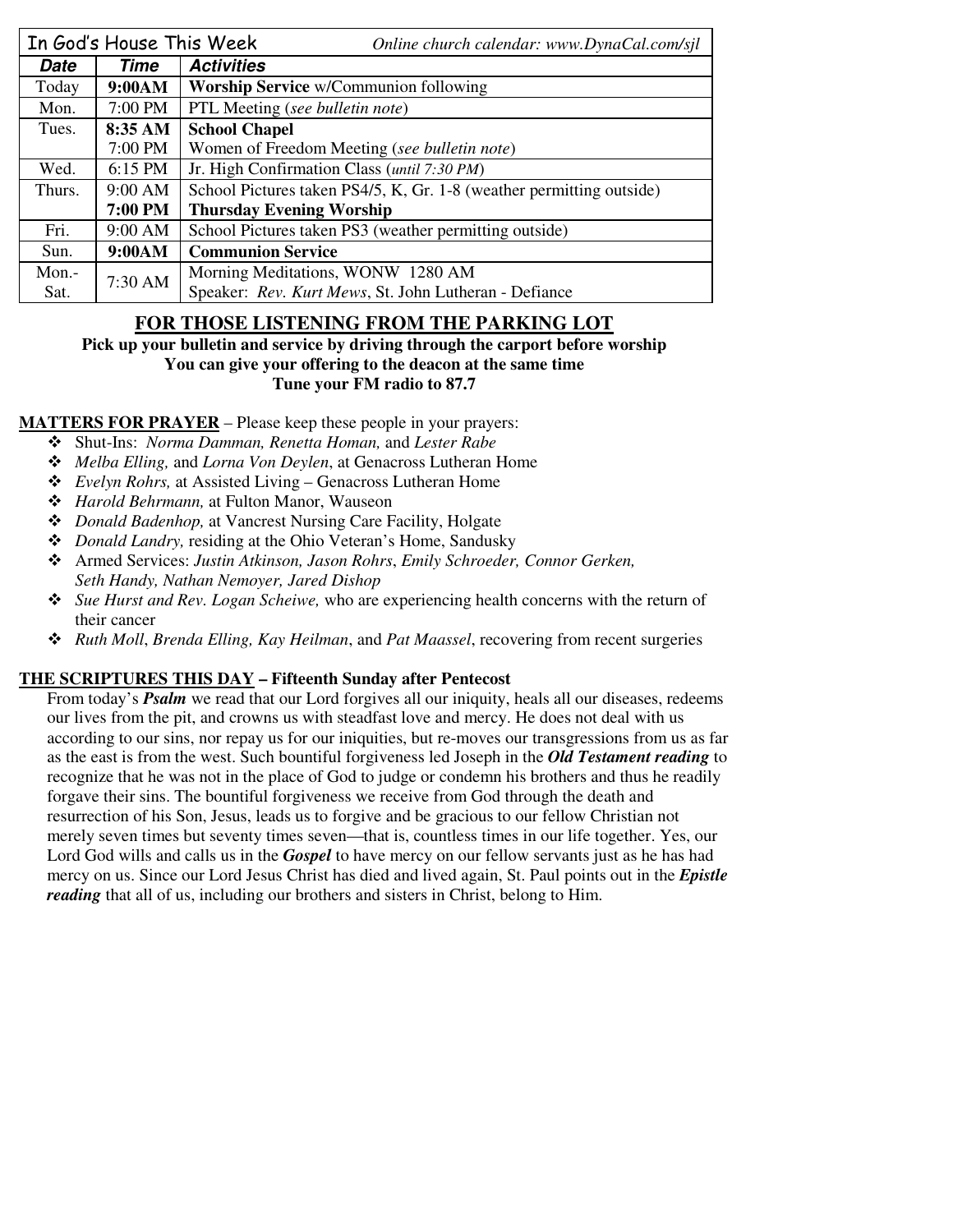**LYF ICE CREAM SOCIAL** – The LYF is looking into an alternate option for its annual ice cream social this year. Stay tuned for upcoming information and a possible October date.

**PTL MEETING:** The first PTL Meeting will be held on Mon., Sept. 14<sup>th</sup> at 7:00 PM in the fellowship hall. This will be a business meeting to get organized for the school year. Please plan to attend and support the school!

**2021 NOMINATIONS** – This month the Stewardship Board is beginning work on identifying nominees for the various offices of our church. As they undertake this task, we ask three things of each congregational member:

- 1) Pray for the process, that God would raise up willing leaders from among us;
- 2) Please submit your name to the church office if you might be interested in any office;
- 3) If you are approached for a nomination, please don't turn it down without giving it serious and prayerful consideration. We have prayed for you, and believe that God has equipped you to serve for the office for which you are nominated.

**OLD SCHOOL ITEMS FOR SALE:** On Sat., Sept. 26<sup>th</sup> at 9:00 AM - 11:00AM over on the blacktop at the old school property, we will be offering the following items:

3 wooden desks,  $2 - 2'$  x 8' wood tables, 30" square table, Old fellowship hall tables (white), Projector screens, Old light fixture globes, Old German books, Record player & vinyl records, 2 – dry erase boards, Pile of wood trim, Lectern/podium, Wood cabinet w/door, 2 – wooden extension ladders, Book rack w/castors, Sliding glass display, Metal shelving unit, 55 gal. cardboard barrels w/lids, and many more items (yet to be discovered and noted in next Sunday's bulletin).

These are being offered on a "first come, first serve" basis and buyers can simply make a monetary donation for the item(s) they take. If paying by check, make payable to St. John Lutheran Church. All proceeds will be going to the Youth Center project.

**A NOTE ABOUT OFFERINGS** – There is much for which to be thankful, even during this pandemic. In particular, we give thanks to God for everyone who has faithfully supported the ministry through this time with their continuing offerings. We are truly blessed! If you will not be returning to public services for a while yet, you can give your offering in one of these ways:

- For those listening to the FM parking lot broadcast, you may give your offering to the usher or deacon when they hand you your bulletin.
- Use the '**Give Now'** online giving page a link (the blue button) is on our website.
- Mail your offerings to the church.

**MIDWEEK CONFIRMATION CLASS** has begun, and will meet each Wednesday evening from 6:15 to 7:30 p.m. For the time being we will meet in the 7-8 grade classroom. The room will be thoroughly sanitized after each school day to prepare for our evening class. As soon as we have the occupancy permit and proper furnishings, we will move our Wednesday evening classes to the east room of the old school building.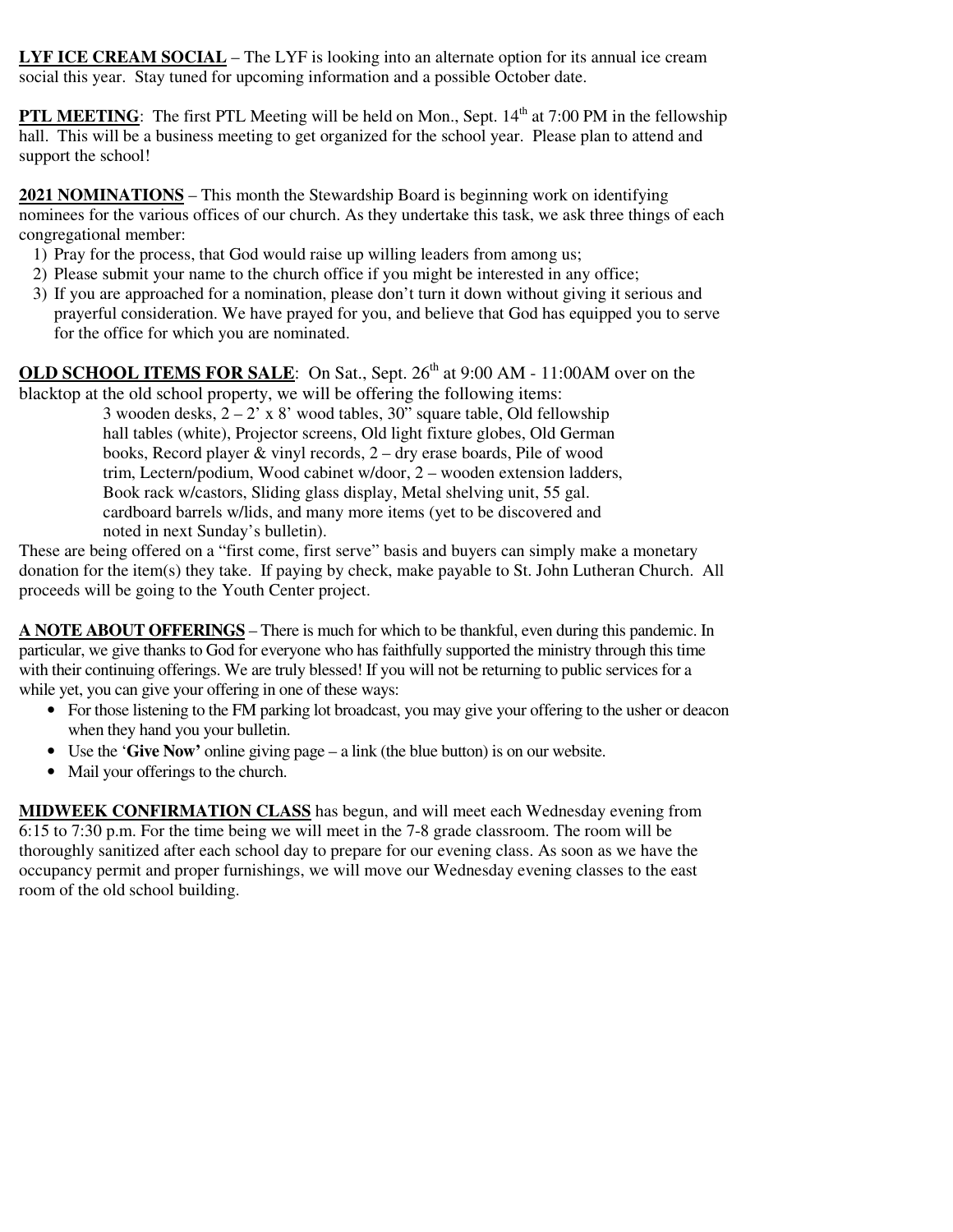| <b>FINANCIAL FACTS: Home Fund</b> |                                       | Synod & Missions | <b>Building Fund</b> |
|-----------------------------------|---------------------------------------|------------------|----------------------|
| Weekly Need                       | \$9,792.78                            | \$500.00         | \$961.54             |
| Rec'd 09/06/20                    | \$7.110.00                            | \$325.00         | \$550.00             |
|                                   | $\textbf{ATTENDANCE:}$ Thursday – 40; | Sunday $-74$     |                      |

**HOLY COMMUNION OPTIONS DURING COVID -** During this time of pandemic, we are making Holy Communion available in the following ways:

- **Thursday evening Communion services** prior to first and third Sundays
- **First and Third Sundays each month** in the Sanctuary, and drive-thru after each service
- **Second Sundays** after both services in the sanctuary

**Please note – Drive-thru Communion is on the first and third Sundays only for those who have participated in the Divine Service from the parking lot.** 

**FURNISHINGS FOR OLD SCHOOL RENOVATION EAST ROOM** – Thank you to everyone who has given gifts for furnishing the new facility in the old school. We are approximately two-thirds of the way to our goal. We envision the east room to be versatile for meetings, conferences, classes, family events, etc. of up to approximately 50 people. We will be purchasing *Lifetime*<sup>™</sup> brand tables and chairs because of their high quality and durability. We are planning to purchase the following:

- 8 six-foot banquet tables \$85 each
- 50 chairs \$25 each
- 2 60-inch TVs/wall mounts (for both rooms) \$500 each

Gifts may be included with your regular offering (make a notation on your envelope), or deposited into the clear box marked "Old School Furnishings" located on the narthex table (special envelopes for your gift are available). Thank you for your gifts as we come down the homestretch on this project!



**HEARING ASSISTANCE IS AVAILABLE**: If hearing in worship has been a problem for you, pick up one of the receiver units for our hearing assistance system. An usher will assist you and you'll hear much more clearly. *(Also, please let us know how the system is working for you.)* 

For those who use the hearing assistance system regularly and for the sake of hygiene, we ask that you claim one of the ear buds as your own and keep it with you in your purse, pocket, etc. Bring it with you when you come to church, and simply plug it into one the receivers.

**'BREAD FROM HEAVEN'** – A note to St. John members needing food assistance – If you could use food assistance from our food pantry, please speak with *Pastor Niermann*. We are required by the *Northwestern Ohio Food Bank* to keep a record with your name, but pastor will keep your record separate and absolutely confidential.

Contributions can be made at any time. Monetary gifts can be given to the *Good Neighbor Fund* (note it on your offering envelope). Food donations for our pantry can be dropped off in the box by the Archives display cases. Any and all contributions are always greatly appreciated, and the families we serve are greatly appreciative of the generosity of St. John. Thank you so much!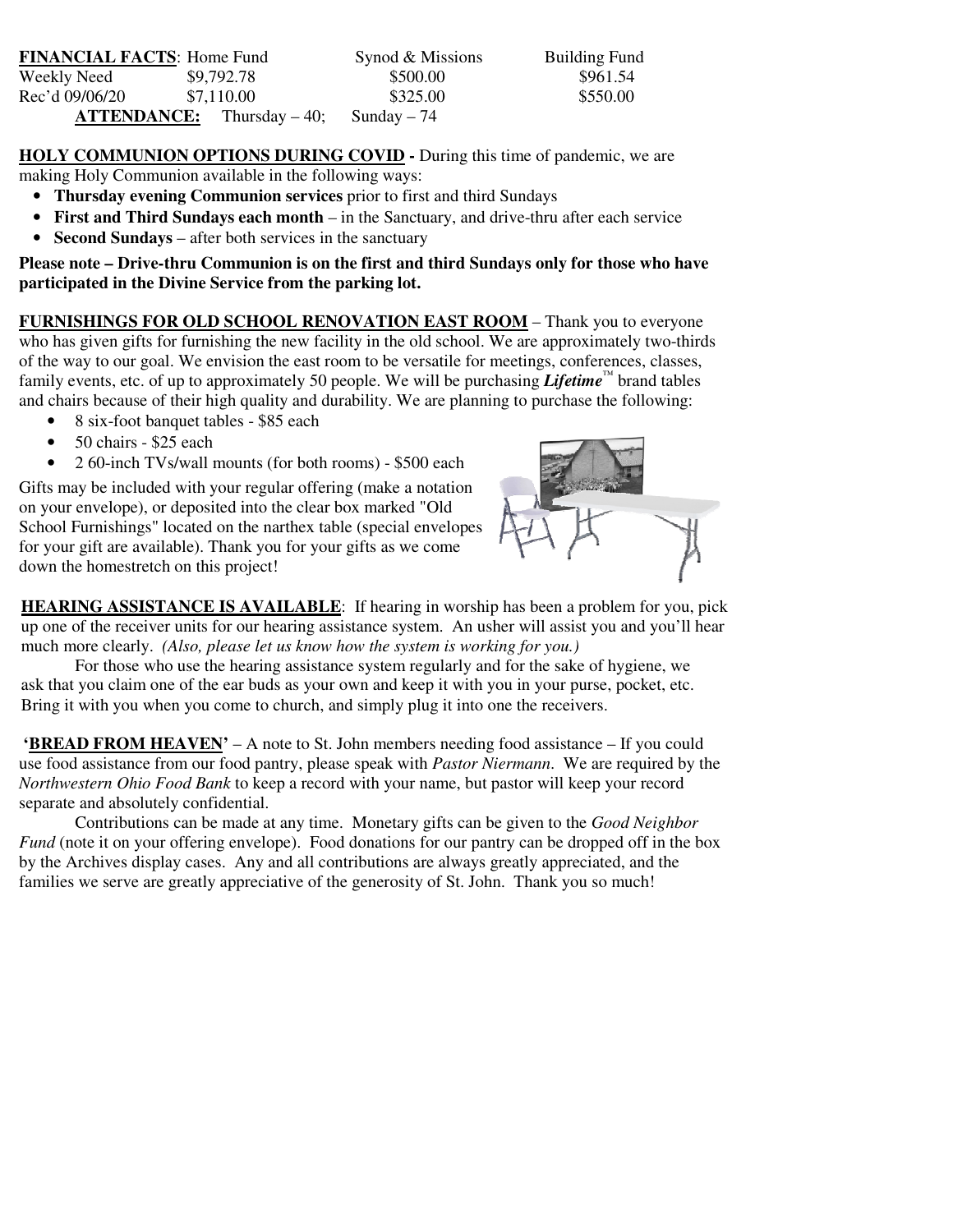

**SHARE THE BOUNTY OF SUMMER** – This morning a table has been set up under the carport where you can bring any spare produce from your garden and share it with others in the congregation. Bring whatever you can and take whatever you can use, and share the bounty of summer! The table will be set up each Sunday through mid-September or so.

**PRAYER CALENDAR NOTE:** Please be aware that if you would like your wedding anniversaries printed on the prayer calendars, you will have to stop in or email Joyce in the office.

**COUNCIL MINUTES –** This is just a reminder that council meeting minutes are not published until they are approved a month later. If you would like to read about the most recent council meeting, an unofficial and unapproved copy of the minutes is available for viewing in the church office.

**OHIO ORPHAN GRAIN TRAIN**: The Ohio Division OGT is located in the north end of the Culligan Water Conditioning building on Independence Drive in Napoleon. Someone is usually there to receive items on the first Tuesday of the month from 9:00-11:00 AM. If you need to drop off items at another time, please contact *Nancy Helmke* (419-758-3539), *Diann Meyer-Grieser* (419-267-3485), or *Vicki Grieser* (419-445-2986) and they will be happy to meet you and open the facility to receive your donations! PLEASE do not drop off items at the warehouse when it is closed. Thank you!



**KFUO RADIO** – **"Christ for you. Anytime. Anywhere."** St. Paul said, *"Faith comes by hearing, and hearing by the Word of God." (Rom 10:17)* There is perhaps no other broadcast ministry at which you can hear "Christ for you" more faithfully than at KFUO Radio, the radio broadcast Ministry of the Lutheran Church—Missouri Synod. There's something for everyone, and you can listen on

demand by going to www.kfuo.org. Check it out – although the devil will hate it, you will *"be strengthened in the Lord and in the strength of His might!" (Eph. 6:10)*

**HELP US KEEP UPDATED RECORDS** – With the advent of cell phones, keeping current contact information is an issue for every organization these days, including the church. When people move or get a new phone number, they often don't think to update that information with us, often leaving us with no way to contact them for ministry related matters. So please, if you move or get a new phone number, contact the church office or make a note of it on the *Rite of Fellowship Card* and help us keep our records as up-to-date as possible.

**RIGHT HAND OF FELLOWSHIP FUNDRAISER**: The Stewardship Board is offering "for sale" the Ultimate Cloth® as a fundraiser. These are a MiraFiber® technology cloth that cleans with water only. This cloth is more effective than harsh cleaning chemicals and soaps. See *Karen Norden* (419- 267-3477) for more information and pricing. This will be an on-going fundraiser for the Right Hand of Fellowship gift matching campaign.

**LARGE PRINT & CHILDREN'S ACTIVITY BULLETINS** are available on the table in the narthex. The Children's Bulletins are coordinated with the Bible texts for each Sunday, and provide activities that tie in with the weekly themes. Pick one up today for your child.